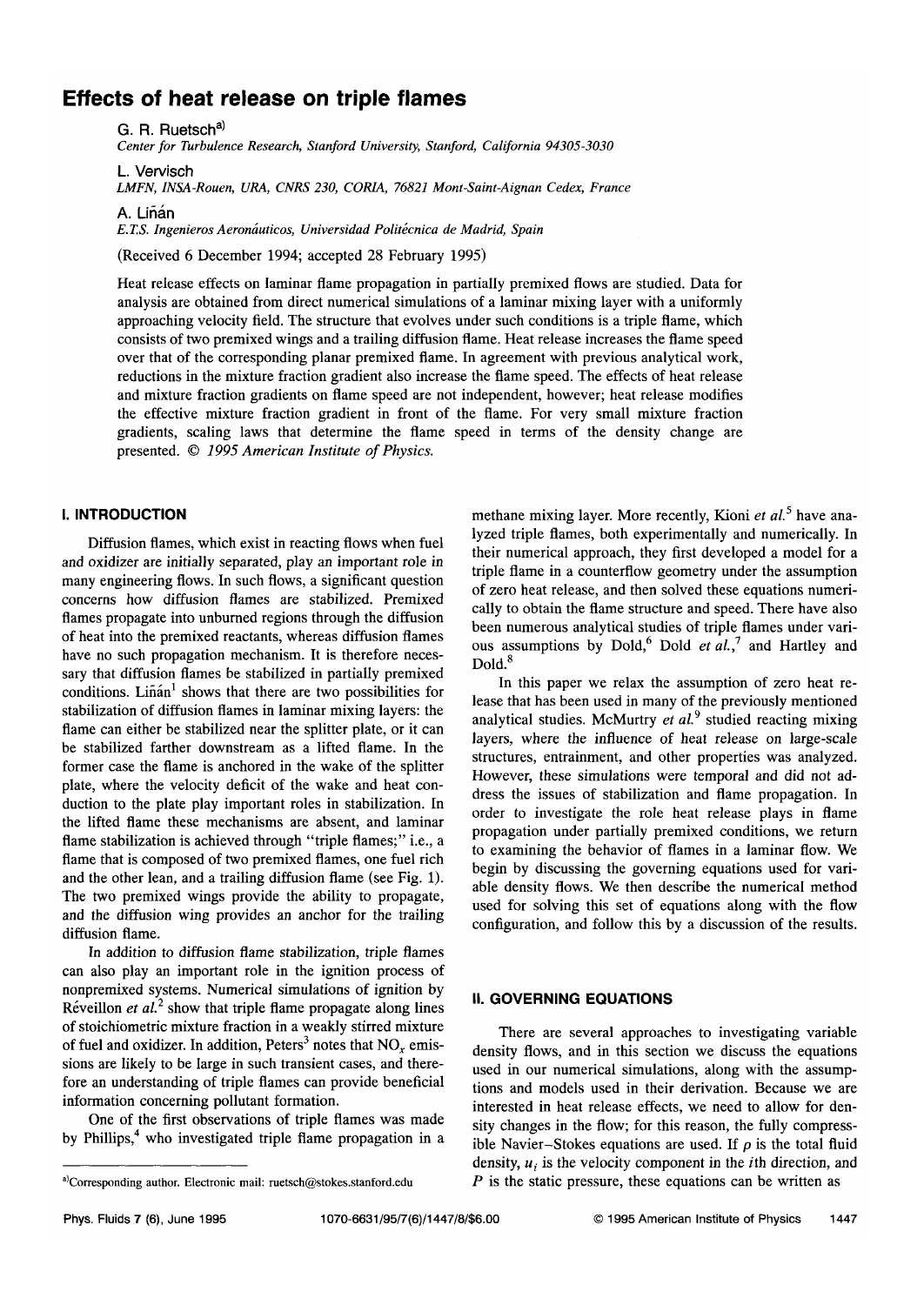

FIG. 1. Computational domain used in the simulations.

$$
\frac{\partial \rho}{\partial t} + \frac{\partial}{\partial x_i} (\rho u_i) = 0,
$$
  

$$
\frac{\partial}{\partial t} (\rho u_i) + \frac{\partial}{\partial x_i} (\rho u_i u_j) = -\frac{\partial P}{\partial x_i} + \frac{\partial \tau_{ij}}{\partial x_i}.
$$

The deviatoric stress tensor  $\tau_{ii}$  is given by

$$
\tau_{ij} = \mu \left( \frac{\partial u_i}{\partial x_j} + \frac{\partial u_j}{\partial x_i} - \frac{2}{3} \frac{\partial u_k}{\partial x_k} \delta_{ij} \right),
$$

where  $\mu$  is the molecular viscosity, which has a temperature dependence given by

$$
\mu = \mu_0 \left(\frac{T}{T_0}\right)^a,
$$

with  $a = 0.76$ . The reference state, denoted by the subscript 0, is taken in the ambient flow.

The energy equation in terms of the total energy density,

$$
\rho e = \frac{1}{2} \rho u_i^2 + \frac{P}{\gamma - 1},
$$

is given by

$$
\frac{\partial \rho e}{\partial t} + \frac{\partial}{\partial x_j} \left[ (\rho e + P) u_j \right] = \frac{\partial}{\partial x_j} (u_i \tau_{ij}) - \frac{\partial q_i}{\partial x_i} + Q_F \dot{w}_F.
$$

Here  $\lambda$  is the thermal conductivity,  $Q_F$  is the heat of reaction per unit mass of fuel,  $\dot{w}_F$  is the density-based rate of fuel production due to the chemical reaction,  $q_i$  is the heat flux,

$$
q_i = -\lambda \frac{\partial T}{\partial x_i},
$$

and  $\gamma$  is the ratio of specific heats assumed constant at a value of 1.4.

In addition to the overall density, we also solve equations for the fuel and oxidizer mass fractions,  $Y_F$  and  $Y_O$ , defined by

$$
Y_k = \frac{\rho_k}{\rho},
$$

1448 Phys. Fluids, Vol. 7, No. 6, June 1995 Ruetsch, Vervisch, Andreas Ruetsch, Vervisch, and Linan

where  $\rho_k$  is the partial density of species  $k$ . In terms of the mass fractions, the conservation equation for individual species becomes

$$
\frac{\partial \rho Y_k}{\partial t} + \frac{\partial}{\partial x_j} (\rho Y_k u_j) = \frac{\partial}{\partial x_j} \left( \rho \mathcal{D}_k \frac{\partial Y_k}{\partial x_j} \right) + \dot{w}_k,
$$

with  $\mathcal{D}_k$  and  $\dot{w}_k$  representing the mass diffusivity and the source term of species *k* due to the chemical reaction, respectively. The thermal conductivity and the mass diffusivities are temperature dependent in such a way as to maintain constant Lewis and Prandtl numbers,

$$
\operatorname{Le}_k = \frac{\lambda}{\rho \mathscr{D}_k c_p}; \quad \operatorname{Pr} = \frac{\mu c_p}{\lambda},
$$

throughout the flow at all times. In order to close this system of equations an equation of state is required: the perfect gas law,

$$
P = \rho R T,
$$

will be used.

The chemical scheme is represented by a one-step global reaction between fuel and oxidizer:

$$
F+O\rightarrow P,
$$

where we have assumed unity stoichiometric coefficients for simplicity. The reaction rate has the Arrhenius form:

$$
\dot{\mathbf{w}} = K \rho Y_F \rho Y_O \exp\left(-\frac{T_{ac}}{T}\right),\,
$$

where  $T_{ac}$  is the activation temperature and K is the preexponential factor. Following Williams,  $10$  we can write this reaction rate in terms of the reduced pre-exponential factor, heat release parameter, Zel'dovich number, and reduced temperature:

$$
\Lambda = K \exp\left(\frac{-\beta}{\alpha}\right); \quad \alpha = \frac{T_f - T_0}{T_f};
$$

$$
\beta = \frac{\alpha T_{ac}}{T_f}; \quad \theta = \frac{T - T_0}{T_f - T_0},
$$

with  $T_f$  being the adiabatic flame temperature, resulting in the following expression for the reaction rate:

$$
\dot{\mathbf{w}} = \Lambda \rho Y_F \rho Y_O \exp\left(-\frac{\beta(1-\theta)}{1-\alpha(1-\theta)}\right)
$$

For our particular chemical scheme, we assume equal molecular weights of fuel and oxidizer, so that the consumption of both fuel and oxidizer is given by the reaction rate, such that  $\dot{w}_F = \dot{w}_O = -\dot{w}$ .

### **A. Numerical simulation and flow configuration**

The above set of equations are solved in the twodimensional domain depicted in Fig. 1. Spatial derivatives are approximated by the sixth-order compact difference algorithm of Lele, $<sup>11</sup>$  and the equations are integrated in time</sup> with a third-order Runge-Kutta scheme. Boundary conditions are specified using the Navier- Stokes characteristic boundary condition method of Poinsot and Lele,<sup>12</sup> where an inflow boundary condition is used on the left, and near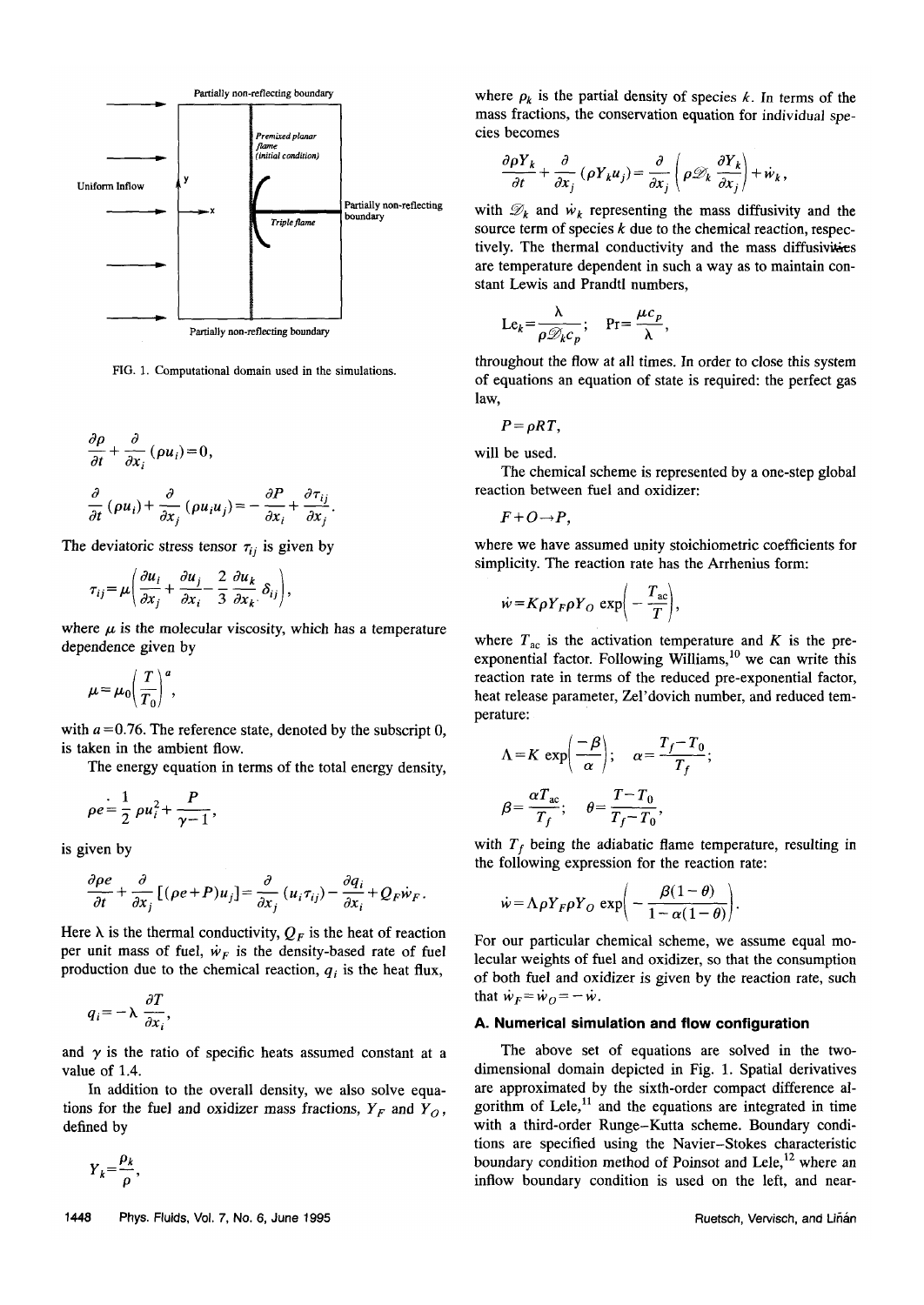perfect reflective boundary conditions, required to avoid pressure drift, are used at the outflow and sides. Although the inflow conditions are prescribed, their values can be changed during the simulation. Within this domain we initialize the flow with a planar premixed flame, where the mixture fraction, defined as

$$
Z = \frac{1 + Y_F - Y_O}{2},
$$

is everywhere equal to its stoichiometric value,  $Z_s = 0.5$ . The incoming flow is uniform and set equal to the premixed laminar flame speed,  $S_L^0$ . Also associated with the flame is the premixed flame thickness,  $\delta_l^0$ . In this study we hold the Zel'dovich number constant at  $\beta=8$  and use heat release parameters of  $\alpha$ =0.5,  $\frac{2}{3}$ , 0.75, and 0.8.

After the flow and flame are initialized, the mixture fraction is varied at the inlet from its uniform stoichiometric value to a tanh profile varying from zero to unity. We characterize the thickness of this mixing layer by the slope of the profile at stoichiometric conditions and the overall change in mixture fraction, which gives

$$
\delta_M(x) = \Delta Z \left( \left. \frac{\partial Z}{\partial y} \right|_{y=0} \right)^{-1} = \left( \left. \frac{\partial Z}{\partial y} \right|_{y=0} \right)^{-1},
$$

where the last equality is obtained since the overall change in the mixture fraction is unity. It is important to realize that this measure does not remain constant along the stoichiometric line and is a function of  $x$ . We can form a Damkohler number, which is a ratio of the physical to chemical time scales, using the mixing thickness and the planar flame thickness. Since the characteristic velocity for both chemical and physical processes is the same, the Damkohler number is defined as

$$
D(x) = \frac{\tau_p}{\tau_c} = \frac{\delta_M(x)}{\delta_L^0},
$$

which can be thought of as a dimensionless mixing thickness. We are concerned with values of the dimensionless mixing thickness at two locations in the flow. The value at the inlet is designated by  $D_0$  and is a parameter of the simulation, and the value at the location of the maximum reaction rate is designated by  $D_{\text{TF}}$  and is more physically relevant to the flame's behavior.

An example of a flame's response to a variable mixture fraction is shown in Fig. 2, with the uniform flow approaching from the left. After the mixture fraction gradient reaches the flame surface, only the centerline is exposed to the stoichiometric mixture fraction; the mixture is fuel rich above and fuel lean below the centerline. These regions of nonunity equivalence ratio burn less fuel, resulting in reduced reaction rates and local flame speeds. Thus, the planar flame speed and reaction rate are maintained only at the centerline. The excess fuel and oxidizer on either side of the centerline then combine along the stoichiometric surface behind the premixed flame and burn in a trailing diffusion flame. Thus, the "triple" flame refers to the fuel-rich premixed flame, the fuel-lean premixed flame, and the trailing diffusion flame.



FIG. 2. Response of a planar premixed flame to a mixture fraction gradient. The first row in the time sequence shows the premixed flame in a steadystate situation. As the mixture fraction gradient reaches the flame, the structure and velocity of the flame change. The rows correspond to times of  $tS_L^0/\delta_L^0=0$ , 11.6, 16.3, and 24.7. The plot size is 18.7 $\delta_L^0$  on each side. Parameters for this data are  $\alpha = 0.75$ ,  $S_L^0 \delta_L^0 / \nu = 5.4$ , and  $\Lambda \delta_L^0 \rho_0 / S_L^0 = 6609$ . Fifteen contour levels are drawn at equal intervals covering each variable's range.

In addition to the change in structure that occurs when the planar premixed flame is subjected to a mixture fraction gradient, the propagation velocity of the flame increases, as observed in Fig. 2. In order to study the triple flame in further detail, a method of stabilizing the flame in the computational domain is needed. The method of flame stabilization used in this study requires the evaluation of the relative progression velocity of isoscalar surfaces. This quantity is determined by equating the transport equation for a scalar variable *Y:* 

$$
\rho \frac{DY}{Dt} = \frac{\partial}{\partial x_i} \left( \rho \mathcal{D} \frac{\partial Y}{\partial x_i} \right) + \dot{w}_Y,
$$

with the Hamilton-Jacobi equation for the scalar field (Kerstein *et al.<sup>13</sup>):* 

$$
\rho \frac{DY}{Dt} = \rho V |\nabla Y|.
$$

Solving for the relative progression velocity of the isoscalar surface, *V,* we obtain:

$$
V = \frac{1}{\rho |\nabla Y|} \frac{\partial}{\partial x_i} \left( \rho \mathcal{D} \frac{\partial Y}{\partial x_i} \right) + \frac{1}{\rho |\nabla Y|} \dot{w}_Y.
$$

This relation is evaluated on the centerline in the preheat zone and subtracted from the local fluid velocity, giving the correction to be applied at the inlet. If one were to apply this correction at the inlet alone, then changes to the flame would only occur after the convective time required to reach the flame, which is both time consuming and can also introduce stability problems. A more efficient method is to apply the correction to all points in the flow, as a Galilean transformation, such that the steady-state situation is quickly reached.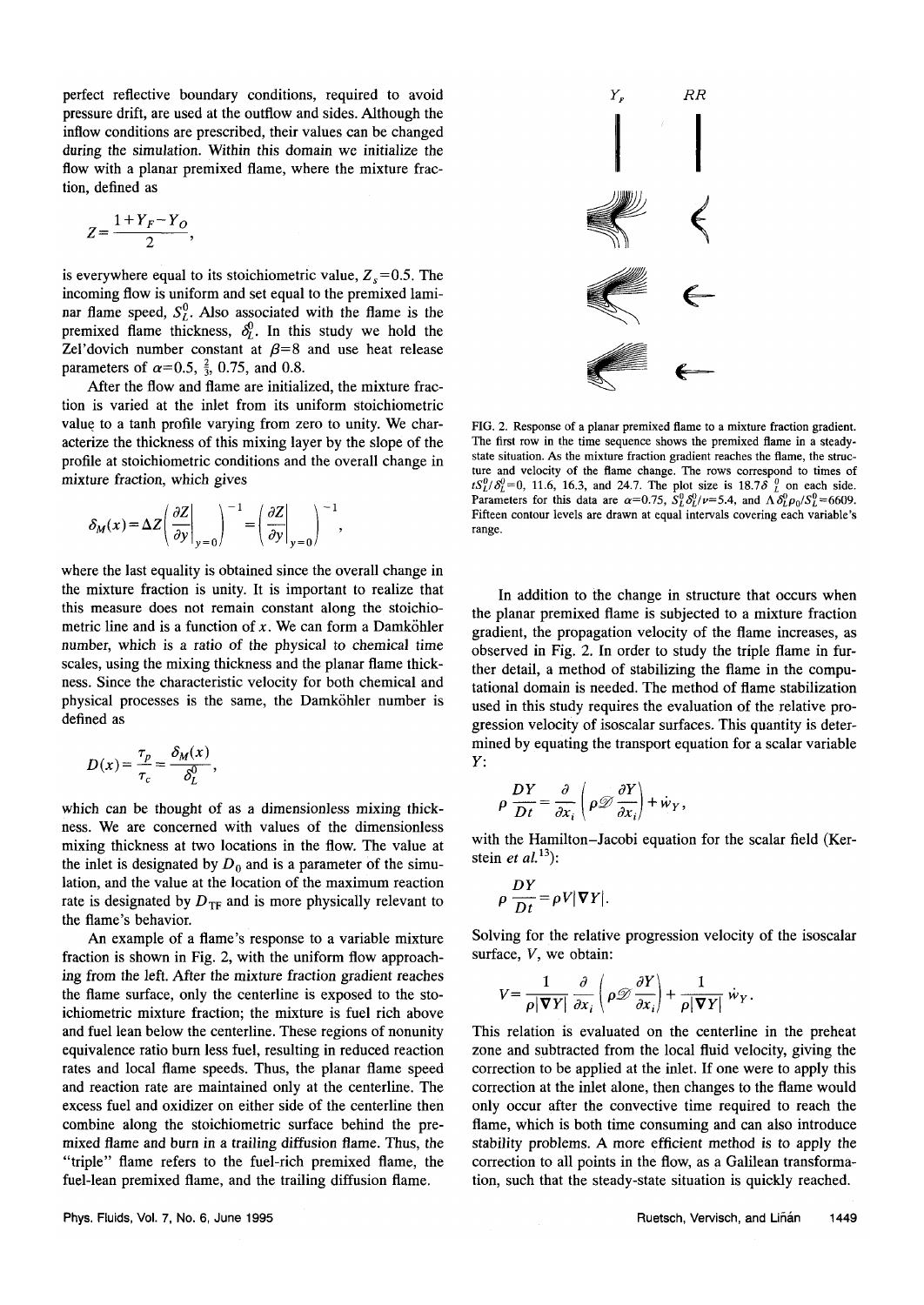TABLE I. Simulation parameters and results for stabilized triple flames. The scaled mixing thicknesses  $D_0$  and  $D_{\text{TF}}$  refer to centerline values at the inlet and location of maximum reaction rate, respectively. In addition to these parameters, all simulations have  $\beta$ =8.0, Le=1, and Pr=0.75.

| Simulation | $\alpha$ | $\text{Re} = S_L^0 \delta_L^0 / \nu_0$ | $\Lambda \delta_l^0 \rho_0 / S_L^0$ | $D_0$ | $D_{\rm TF}$ | $S_{TF}/S_L^0$ |
|------------|----------|----------------------------------------|-------------------------------------|-------|--------------|----------------|
| ŗ          | 0.75     | 5.4                                    | 6880                                | 0.9   | 8.3          | 1.23           |
| Н          | 0.75     | 5.4                                    | 6880                                | 1.8   | 8.9          | 1.26           |
| Ш          | 0.75     | 5.4                                    | 6880                                | 3.7   | 11.1         | 1.33           |
| IV         | 0.75     | 5.4                                    | 6880                                | 5.5   | 13.7         | 1.39           |
| v          | 0.75     | 5.4                                    | 6880                                | 9.2   | 19.7         | 1.46           |
| VI         | 0.75     | 5.4                                    | 6880                                | 18.3  | 34.0         | 1.51           |
| VII        | 0.5      | 3.9                                    | 1590                                | 25.7  | 35.8         | 1.17           |
| VIII       | 0.66     | 4.7                                    | 3850                                | 21.3  | 35.0         | 1.36           |
| IX         | 0.8      | 6.1                                    | 10 670                              | 16.4  | 33.4         | 1.61           |

Some care must be taken in choosing the size of the computational domain. Since the triple flame redirects the flow laterally, the top and bottom boundaries must be moved far enough away from the flame so that the viscous boundary conditions do not affect the flame speed. To avoid this problem, an unevenly spaced grid is used in the lateral direction with points clustered about the stoichiometric line, so that the lateral boundaries can be moved far away from the flame. In addition, all results presented here were run on different grids to check that the size of the computational domain does not affect the flame speed. Parameters and primary results for the stabilized triple flames are shown in Table I.

## **III. RESULTS**

To begin the investigation of heat release effects on triple flames, we first describe some general characteristics of triple flames. The structure of triple flames was briefly described in the time sequence of Fig. 2, where the flame propagates relative to the inflow. Figure 3 shows similar contours, in addition to the temperature and density fields, for a triple flame stabilized in the computational domain. The ef-



FIG. 3. Contours of mass fraction, reaction rate, temperature, and density for a stabilized triple flame. Results shown are from simulation II in Table I. The domain in the horizontal and vertical directions is  $14.7\delta_t^0$  and  $17.7\delta_t^0$ . Ten contours are shown with equal increments spanning the entire range of each variable.



FIG. 4. Profiles of various quantities in a one-dimensional flame  $(\cdots)$  and along the centerline of the triple flame (—). Lateral heat conduction reduces the temperature of the triple flame, and diffusion of fuel and oxidizer increase the reaction rate behind the premixed flame. The triple flame data are from simulation II. The horizontal axis is of length  $14.7\delta_l^0$ .

fects of heat release are clearly seen in the temperature and density plots; the temperature rises and density decreases behind the premixed wings of the flame, with the lateral variations due to the nonuniform mixture fraction.

Lateral diffusion of temperature and species plays an important role in triple flames. Behind the premixed wings of the flame, heat is conducted away from the stoichiometric line. This conduction is important because, unlike onedimensional flames with an infinite heat reservoir in the burned regions, triple flames are more likely to be quenched if enough heat is conducted away from the premixed flames. Lateral diffusion of the species is also important, and is responsible for the diffusion wing of the flame.

Another way to determine the role of lateral diffusion is to compare one-dimensional profiles of different quantities along the stoichiometric line of the triple flame with those of the one-dimensional flame used to initialize the simulations. These plots are presented in Fig. 4, where the quantities are scaled by their minimum and maximum values of the onedimensional flame. These quantities coincide up to, and somewhat behind, the maximum reaction rate. Behind the premixed reaction zone we observe differences between the one-dimensional and triple-flame cases, although the density profiles remain equal. A small drop in temperature and an increase in fuel (and also oxidizer) mass fraction occur in the triple flame. The change in reaction rate is dominated by the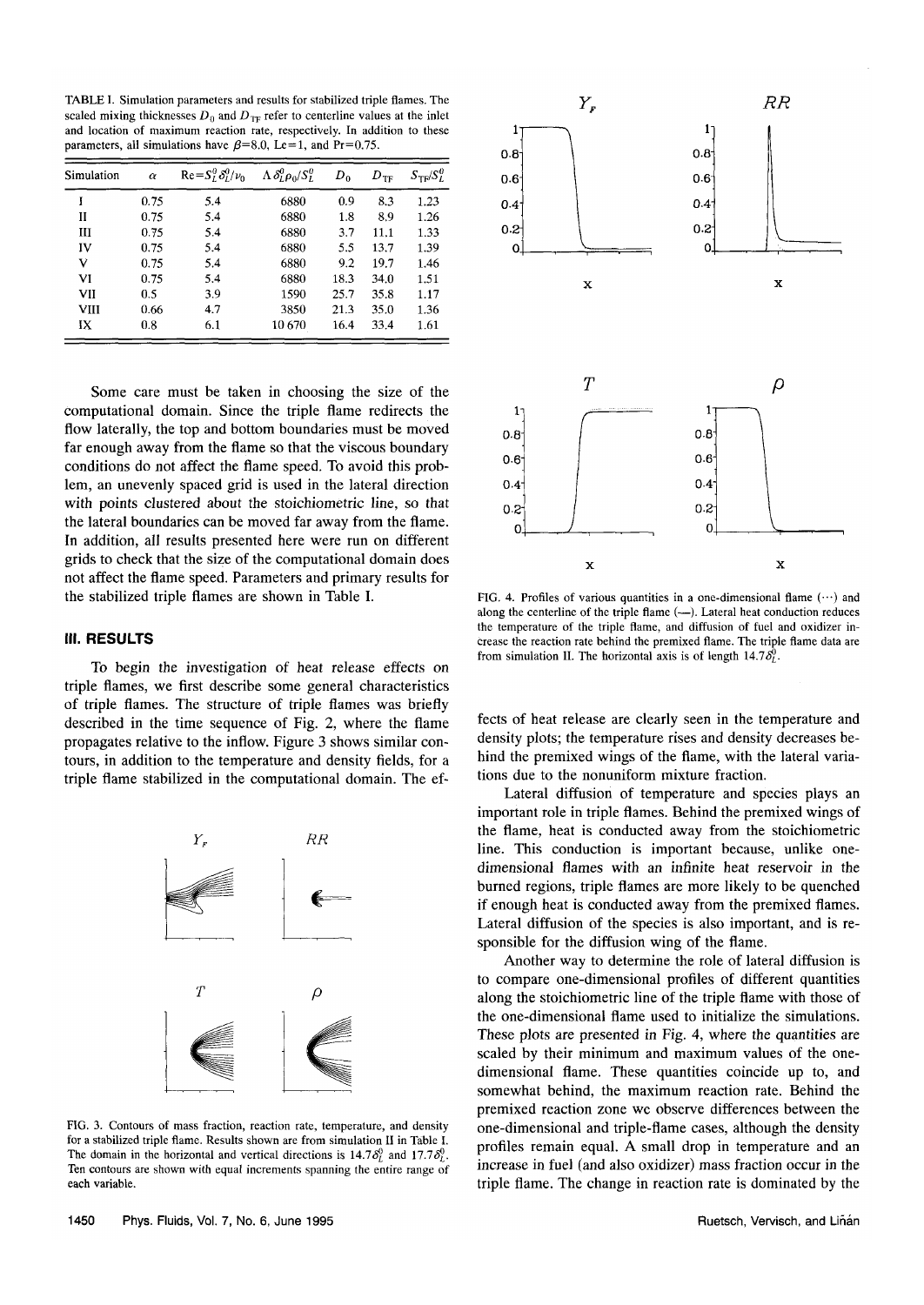

*J~~*—-~ *I* ^ streamline streamline *W*  $\sim$  *f Line of symmetry* 

*Flame front* 

FIG. 6. The mechanism responsible for increased flame speeds. Due to heat release the normal velocity across the flame is increased, whereas the tangential component remains unchanged. This redirection of flow toward the centerline causes the streamlines to diverge in front of the flame, resulting in a decrease in the flow velocity in front of the flame.

FIG. 5. Contour lines of the reaction rate along with the horizontal velocity component at the stoichiometric or symmetry line for a stabilized triple flame  $(-)$  and planar premixed flame  $(\cdots)$ . For the triple flame the velocity reaches a minimum just in front of the flame, which is close the the premixed planar flame velocity. Upstream of the flame, however, the velocity is larger. The data in this figure are from simulation III, and 30 equally spaced contours are shown in the upper figure.

increased mass fractions of the reactants, and consequently an increase in the reaction rate is observed behind the flame. This reaction rate corresponds to the burning in the trailing diffusion flame, and is a sizable percentage of the maximum reaction rate. These differences between the one-dimensional profiles and profiles through the stoichiometric line in the triple flame become larger as we increase the mixture fraction gradient.

Up to this point we have not included the velocity in our analysis. We have postponed this until the next section, since the velocity field of the triple flame is quite different from that of the planar flame, and requires a detailed investigation.

### **A. Effects of heat release on flame propagation**

We now turn our attention to studying the effect of heat release on the triple flame, and, in particular, how this affects the propagation velocity. The analytical work of Dold<sup>6</sup> and Hartley and Dold<sup>8</sup> provide estimates of the triple-flame speed for weak  $(\beta \frac{\partial Z}{\partial y} \rightarrow 0)$  and moderate  $[\beta \frac{\partial Z}{\partial y} \sim O(1)]$ values of the mixture fraction gradient under the assumption of zero heat release. They find that the flame speed is greatest for zero mixture fraction gradient, corresponding to a planar flame, and then decreases as the mixture fraction gradient increases. This is in contrast to the change in flame speed we observe from the time sequence in Fig. 2. The discrepancy lies in the assumptions concerning heat release. To investigate this further, we examine the velocity field along the centerline of the triple flame in Fig. 5. In addition to the rise in velocity through the flame, the horizontal velocity component reaches a minimum before the flame. The velocity at this minimum is close to the planar laminar flame speed, and far upstream the velocity is larger. Therefore it is necessary to distinguish these two velocities. The local flame speed determines the rate of chemical reaction, whereas the upstream or far-field flame speed is identified with the propagation of the entire structure,  $U_F$ .

The mechanism responsible for this velocity difference can be seen in the sketch of Fig. 6, which illustrates the velocity vectors before and after they pass through the flame surface. In cases where there is heat release, the component of the velocity perpendicular to the flame increases across the surface, whereas the tangential component remains unchanged. The jump in the perpendicular velocity component bends the velocity vector toward the centerline. This redirection of the flow is accommodated by the divergence of the streamlines ahead of the flame, resulting in the decrease of the velocity observed in Fig. 5. Since the local flame speed along the stoichiometric line is approximately  $S<sub>t</sub><sup>0</sup>$ , the flame can be stabilized only if the flow speed at this point remains at this value, which requires an increase in the upstream velocity. Note that in the absence of heat release, there is no flow redirection across the flame, and therefore the far-field and local flame speeds are equal.

### **B. Effect of mixture fraction gradients**

In their analyses, Dold<sup>6</sup> and Hartley and Dold<sup>8</sup> observed a large effect of the mixture fraction gradient on the tripleflame propagation. They observed a decrease in the flame speed as the mixture fraction gradient increases, or, equivalently, the mixing thickness decreases, due to the effects of flame curvature. Thus, for zero heat release the planar premixed flame is an upper limit for the flame speed.

For cases with heat release, locally these same arguments still apply, however, the far-field flame speed is much more affected by heat release than by flame curvature. This is depicted in Fig. 7, where the far-field flame speed,  $U_F/S^0_I$ , and the local flame speeds are plotted versus the nondimensional mixing thickness, or Damköhler number. Here we see that, in agreement with the zero heat release analysis, the local flame speeds remain on the order of  $S_L^0$ , decreasing slightly below this value for small values of the mixing thickness. Also plotted in this figure is the difference between the local and far-field velocities. This difference eliminates the change in local conditions, and is therefore a true measure of the effect of heat release. As one can see from Fig. 7, this difference increases as the mixing thickness becomes larger.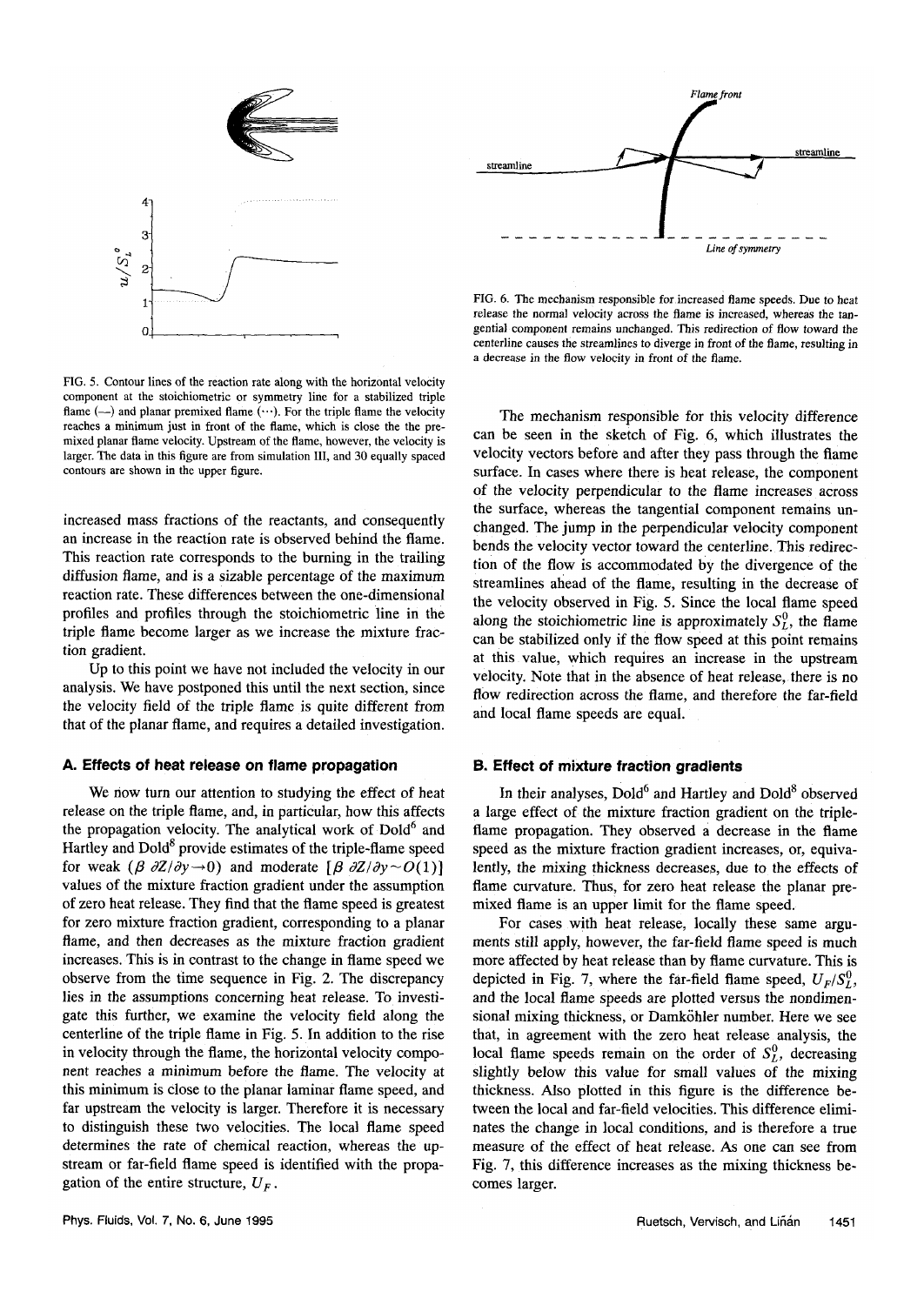

FIG. 7. Farfield flame speed  $(+)$ , local flame speed  $($ O $)$ , and their differences  $(\Box)$  as a function of the local mixing thickness. All flame speeds are normalized by  $S_L^0$ , and data are from simulations I–VI.

The reason for the increased effect of heat release as the mixing thickness becomes larger can be explained by Fig. 8. In Fig. 8 we plot the streamfunction through two flames with different mixing thicknesses. Since the maximum reaction rate is at the same streamwise location, we can superpose the two streamline patterns to determine how the flow redirection differs in these two cases. At streamwise locations near the maximum reaction rate and close to the stoichiometric line the two cases are similar. As we progress farther downstream, the case with the smaller mixing thickness spreads more laterally due to the greater burning in the diffusion flame. As we move laterally to regions farther from stoichiometric conditions, the deflections of the streamlines away from the stoichiometric line become greater for the larger mixing thickness case. Recall that the mechanism for increased far-field flame speed relies on the acceleration of the normal velocity component through the flame. The local velocity jump across the flame is strongly related to the local reaction rate, which is, in turn, affected by the local mixture fraction. Thus, the distribution of the reaction rate along the premixed wings becomes an important characteristic, and is the reason for the different streamline pattern farther from stoichiometric conditions. For small mixing thicknesses, the reaction rate drops off quickly as one moves away from



FIG. 8. Streamlines for flames with small (left,  $\cdots$ , simulation II) and large (right, —, simulation V) mixing thicknesses. The streamlines are superposed beneath.



FIG. 9. The vertical mixture fraction gradient profile at the inlet  $(\cdots)$  and on the vertical line passing through the maximum reaction rate (—). Data are from simulation V. At  $y/\delta_l^0=0$  we recover  $1/D_{\text{TE}}$  from Table I.

stoichiometric conditions. For larger mixing thicknesses the reaction rate remains stronger as one moves along the premixed wings, and thus the redirection in the flow is more pronounced.

## **1. Small mixing thicknesses and resistance to quenching**

For small values of the mixing thickness one might expect quenching to occur. Quenching would result from the lateral conduction of heat away from the flame, which is intensified as the mixing thickness decreases. In previous analytical work,<sup>6,8</sup> however, quenching was not observed. Under the assumption of zero heat release, quenching was present only when the flame was subjected to an external strain field (Dold *et al.*<sup>7</sup>). Kioni *et al.*<sup>5</sup> have simulated triple flames under external strain and have found negative propagation velocities, or an extinction front, to occur when the mixing thickness becomes small enough, once again under the assumption of zero heat release. In our present study, therefore, we do not expect quenching to occur since no *external* strain is present. Furthermore, in cases with heat release the resistance to quenching is enhanced. This added resistance to quenching occurs because the flame-generated strain field that reduces the horizontal velocity also reduces the effective mixture fraction gradient in front of the flame. Therefore, heat release limits how small the effective Damkohler number can become. This reduction in the local mixture fraction gradient is observed in Fig. 9. Here the mixture fraction gradient along vertical slices is shown at the inlet and on a slice through the maximum reaction rate. The mixture fraction gradient is reduced by diffusion, but near stoichiometric conditions the effect of the heat releaseinduced strain on the mixture fraction gradient is dominant.

#### **2. Large mixing thicknesses and scaling laws**

We have seen that for the range of mixing thicknesses considered in this study, as the mixing thickness is increased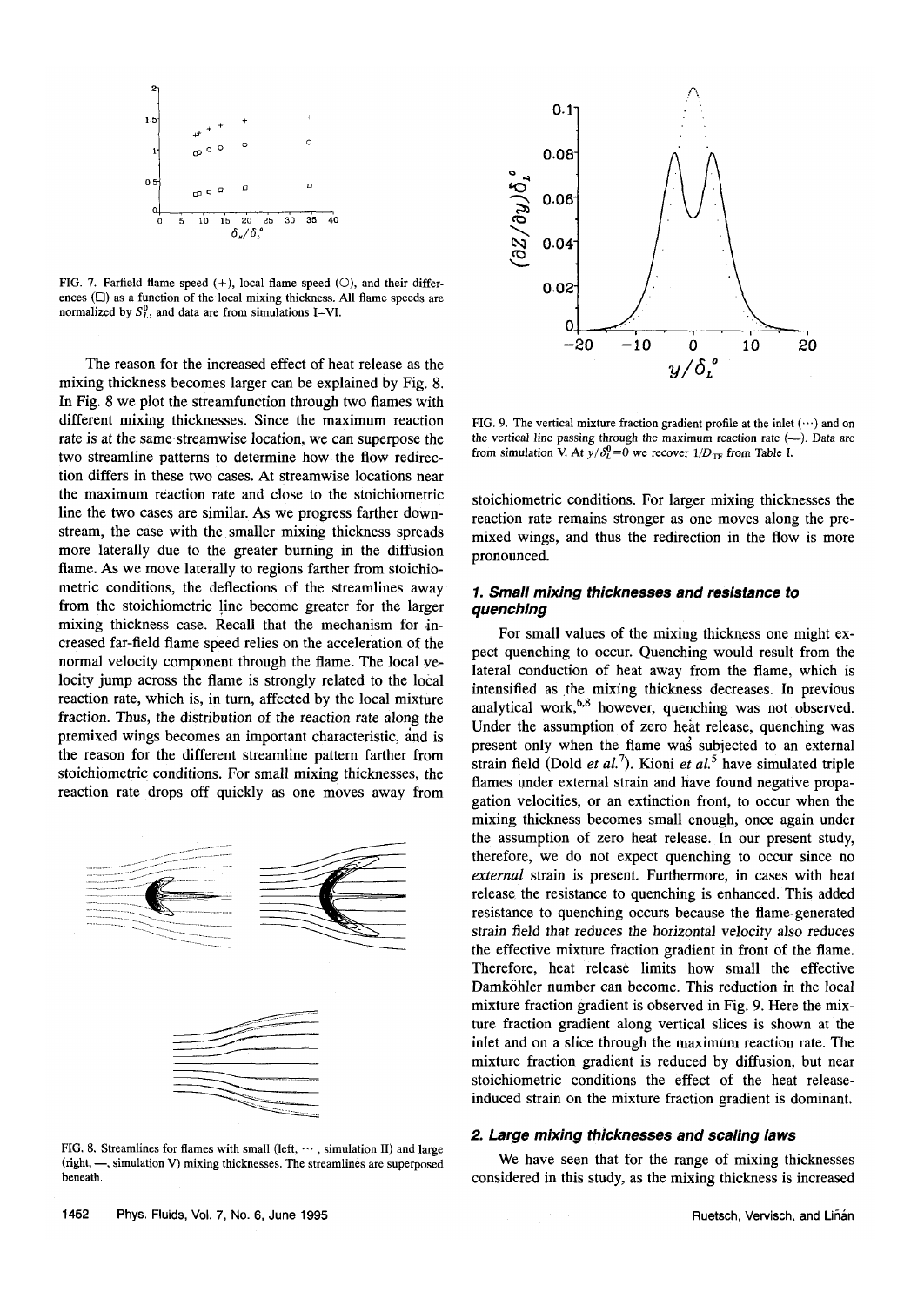

FIG. 10. Triple flame for large mixing thicknesses. Propagation speed can be determined using conservation relations along the stoichiometric (dashed) line at stations 1-4, and also in the stream tube traced by the thin solid lines.

the propagation speed increases. We expect that for very large mixing thicknesses, where  $\delta_M/\delta_L^0 \geq 1$ , the flame speed will reach some asymptotic value.

An estimate of the flame speed can be derived by considering conservation relations applied to several locations along the stoichiometric line, shown in Fig. 10. These locations are (1) far upstream, (2) immediately preceding the flame, (3) immediately following the flame, and (4) far downstream. For large mixing thicknesses, the flow in the immediate vicinity of the flame is nearly one dimensional. Thus, between stations (2) and (3) we can apply the Rankine-Hugoniot relations:

$$
\rho_2 u_2 = \rho_3 u_3,\tag{1}
$$

$$
P_2 + \rho_2 u_2^2 = P_3 + \rho_3 u_3^2. \tag{2}
$$

On either side of the flame, the density can be taken as constant,

$$
\rho_1 = \rho_2
$$
;  $\rho_3 = \rho_4$ ,

so along the stoichiometric streamline,

$$
P_1 + \frac{1}{2}\rho_1 u_1^2 = P_2 + \frac{1}{2}\rho_2 u_2^2, \tag{3}
$$

$$
P_3 + \frac{1}{2}\rho_3 u_3^2 = P_4 + \frac{1}{2}\rho_4 u_4^2. \tag{4}
$$

The flow velocity along the stoichiometric surface in front of the triple flame is the planar premixed flame speed:

 $u_2 = S_L^0$ .

We are interested in determining  $u_1/u_2$ . In addition to the above relations, the integral conservation laws are needed. We choose a control volume that connects the upstream and downstream locations by streamlines that "touch" the edges of the premixed flames. If we denote the vertical distance between the streamlines at any location by *8,* then for mass conservation we have

$$
\Delta \psi = \rho_1 u_1 \delta_1 \sim \rho_4 u_4 \delta_4,\tag{5}
$$

where  $\psi$  is the mass-based streamfunction:

$$
\frac{\partial \psi}{\partial x} = -\rho v; \quad \frac{\partial \psi}{\partial y} = \rho u.
$$

As a first approximation we have assumed  $u_4$  is constant behind the flame far downstream.

Combining these conservation relations and solving for  $u_1/u_2$ , we have

$$
\left(\frac{u_1}{u_2}\right)^2 \sim \frac{(\rho_1/\rho_4 - 1)}{(P_1 - P_4)/(\frac{1}{2}\rho_1 u_1^2) + 1 - (\rho_1/\rho_4)(\delta_1/\delta_4)^2}.
$$
 (6)

Equation (6) thus provides the propagation speed relative to the planar flame speed as a function of the density, pressures, and thicknesses at stations (1) and (4). However, we would like to have this expression in terms of the densities alone. Therefore, we need an integral form for momentum conservation over the control volume. If we denote the average pressure along the control volume streamlines as  $P_s$ , then the global momentum relation is

$$
P_1 \delta_1 + \rho_1 u_1^2 \delta_1 + P_s (\delta_4 - \delta_1) = P_4 \delta_4 + \rho_4 u_4^2 \delta_4. \tag{7}
$$

For an unconfined flow we can make the assumption of  $P_1 = P_4$ . The difficulty now is that we need to obtain  $P_s$ , the pressure distribution along the streamline. In general, this pressure varies as one passes near the flame, however, as a first approximation we can take  $P_s = P_1$ . Using this assumption, Eq. (7) gives

$$
\rho_1 u_1^2 \delta_1 \sim \rho_4 u_4^2 \delta_4,
$$

which, after using the overall mass conservation equation, Eq. (5) becomes

$$
u_1 \sim u_4; \quad \frac{\delta_1}{\delta_4} \sim \frac{\rho_4}{\rho_1}.
$$

Substituting this into Eq. (6), along with the equal pressure assumption, gives

$$
\frac{U_F}{S_L^0} = \frac{u_1}{u_2} \sim \left(\frac{\rho_1}{\rho_4}\right)^{1/2}.
$$
\n(8)

Numerically we cannot simulate flames with the length scale ratios required in the above formulation; however, we do observe the scaling behavior in Eq. (8) for our simulations with large mixing thicknesses, shown in Fig. 11. At this point we should comment on the errors incurred by using the constant pressure assumption along the streamlines defining our control volume. Along the centerline the pressure rises before the flame, drops across the flame, and then rises behind the flame. This horizontal pressure variation becomes weaker at vertical locations away from the centerline. Recall that the control volume is bounded laterally by streamlines that are closer to the centerline in the unburned flow and farther away from the streamlines in burned flow. As a result, the error in the constant pressure assumption is more pronounced in front of the flame. A correction to this error would then exhibit a force directed against the propagation of the flame, reducing the flame speed.

## **IV. DISCUSSION AND CONCLUSIONS**

In this study we have reported on the role heat release plays in the propagation of laminar triple flames. Simulations of triple flames have shown that the primary effect of heat release is to increase the flame speed due to the flow redi-